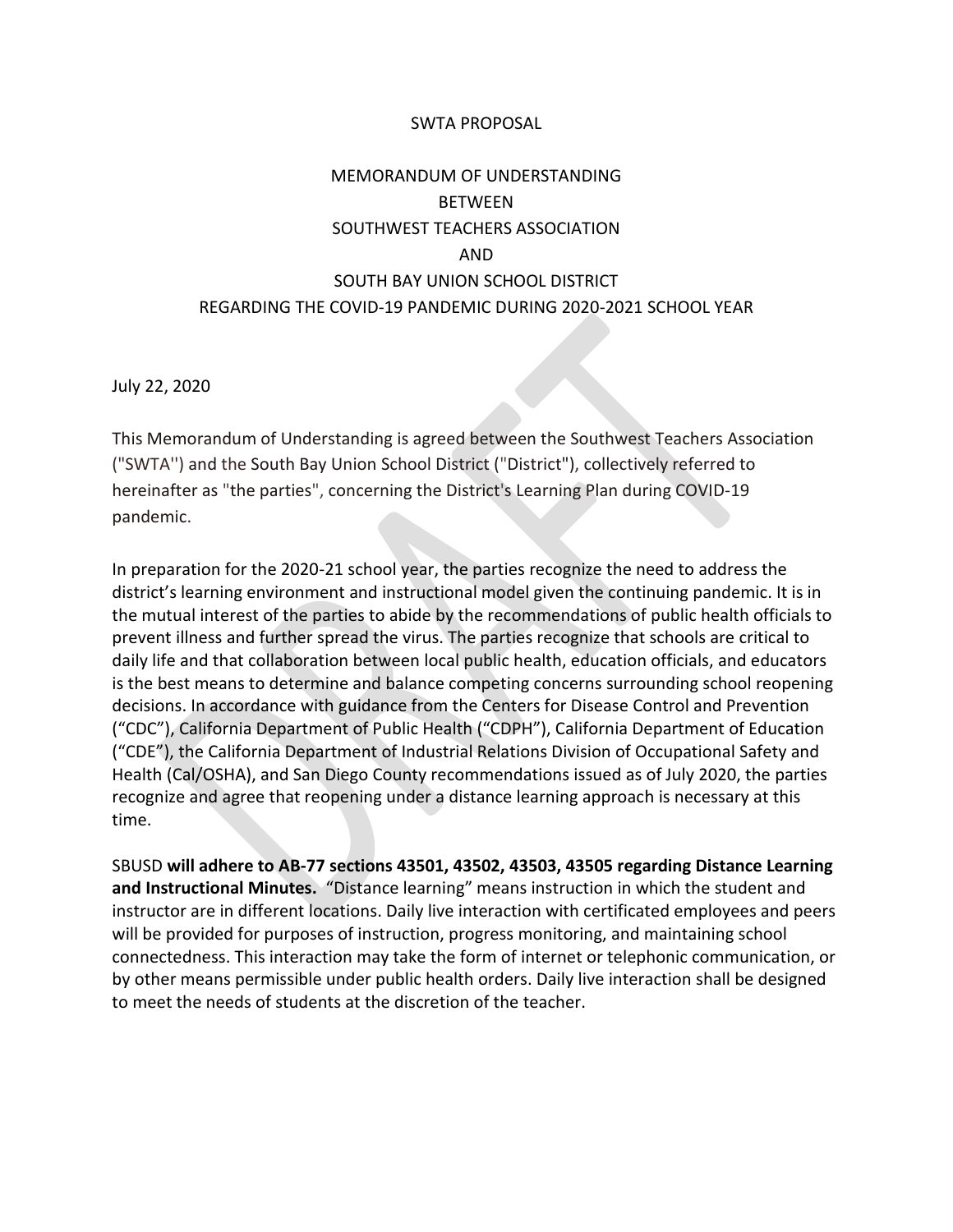### 1. **Distance Learning**

- a. Instruction shall include content aligned to grade level standards that is provided at a level of quality and intellectual challenge substantially equivalent to in-person instruction.
- b. Daily Live Interaction: In accordance with Assembly Bill 77, unit members providing online learning instruction/services are required to provide students with opportunities for daily live interactions with certificated employees and peers for purposes of instruction, progress monitoring, and maintaining school connectedness. Daily live interaction between certificated staff and students may take the form of internet or telephonic communication, or by other means permissible under public health orders. The amount and format for the daily live interaction provided shall be determined by each unit member.

i. The District shall provide acceptable use policies on the use of live video online learning platforms.

c. The District shall provide academic and other supports in distance learning that are designed to address the needs of students who are not performing at grade level, or need support in other areas, such as English learners, students with exceptional needs, students in foster care or experiencing homelessness, and students requiring mental health supports.

d. The parties recognize the unique challenges of teaching and learning for the 2020-2021 school year and agree to limit the number of district required standardized assessments. District assessments will be used for placement and/or formative purposes only unless required by state mandate.

e. Teachers will be expected to take daily student attendance and notify the administration as soon as practicable if there are concerns with attendance, participation and/or connectivity issues. A student who does not participate in distance learning when assigned to do so shall be documented as absent by the distance learning teacher.

- i. Evidence of daily student participation in distance learning shall be obtained using:
	- 1. evidence of participation in online activities and live interaction;
	- 2. completion of regular assignments and/or assessments;
	- 3. contacts between employees of the District and students or parents or guardians.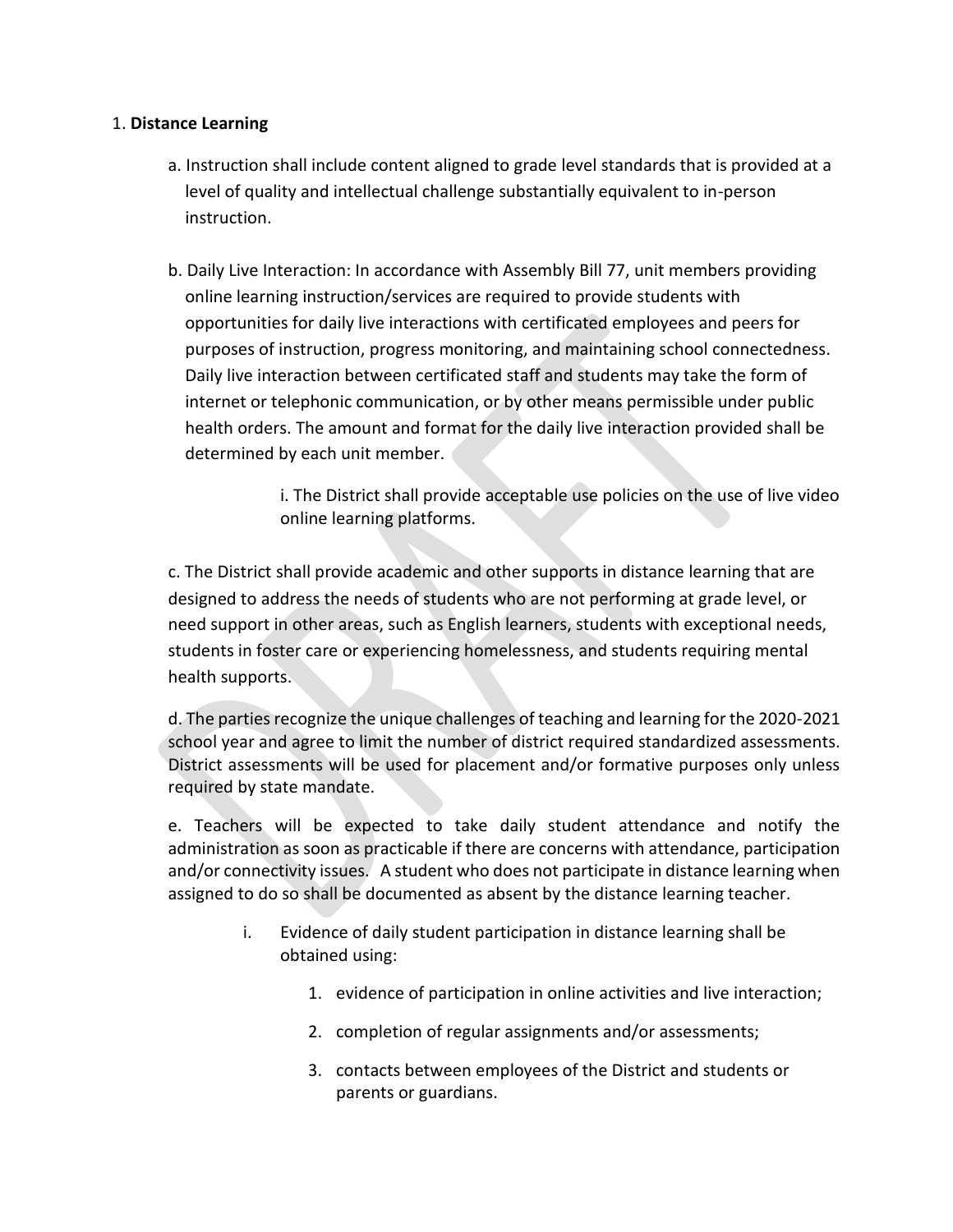ii. The District shall develop strategies and written procedures to re-engage students who are absent from distance learning for more than three school days or 60% of the instructional days in a school week. These procedures shall require school site administrators or classified staff to make contact with the student's parents or guardians pursuant to the requirements of Education Code Sections 43504(f).

f. The District shall revise, through Consultation, any relevant acceptable use policies to include provisions for remote learning and distribute to members, students, and parents/guardians. This agreement shall include the privacy rights of students and staff while participating in distance learning. Any recording of live/synchronous virtual instruction is required to have the consent of both the unit member and the principal. The Association reserves the right to negotiate applicable impacts and effects of the acceptable use policy.

g. Unit members shall not be disciplined for inappropriate behavior of other people in their own household or students while they are engaged in Distance Learning. Unit members will strive to uphold the standards of the teaching profession while conducting online opportunities or participating in professional development.

#### 2. **Online Instruction**

a. **Hours**: The online learning instructional school day will be a minimum of 180 minutes for kindergarten, 230 minutes for grades 1-3 and 240 minutes for grades 4- 8. Preschool/TK instructional minutes shall be consistent with state regulations.

i. The minimum amount of instructional minutes will be a combination of both synchronous and asynchronous teaching and/or related services and may include independent work for students. Teaching and/or related services may include whole and small group instruction.

ii. The daily schedule of instruction and/or related services for unit members who do not have a class of students assigned to them shall not be required to exceed 240 minutes, inclusive of synchronous and asynchronous direct services and instruction.

iii. The remainder of the workday will be dedicated to additional planning instruction and/or services progress monitoring, email, student assessment, preparation, grading, providing feedback to students, record keeping, sharing progress with students and families, IEP case management and meetings, and/or collaboration unless otherwise outlined in Article 6 Hours.

iv. Elementary educators may choose to offer instruction in one subject per day or multiple subjects per day.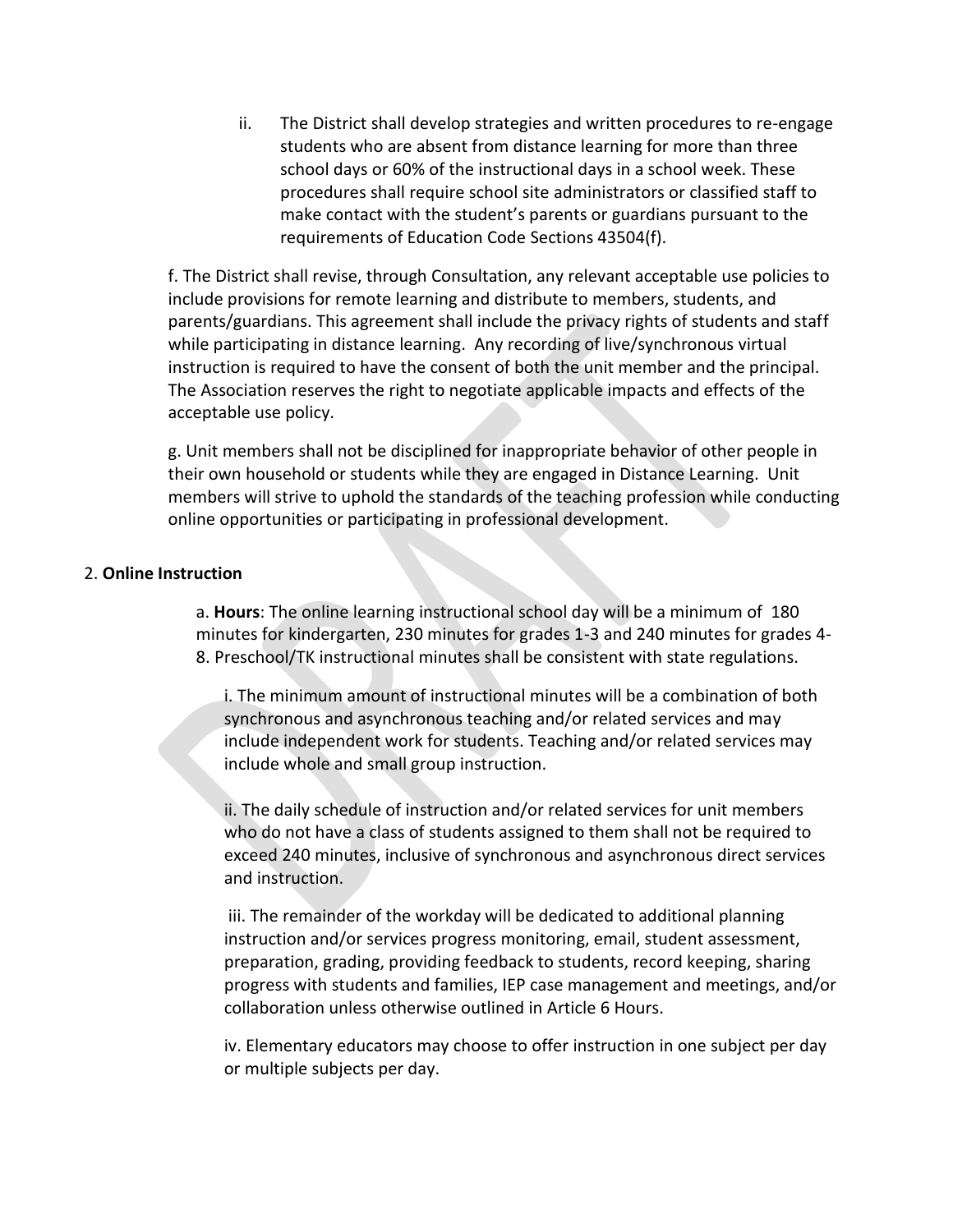b. Learning Virtual Platforms

i. Secondary educators shall utilize one of the following learning virtual platforms:

- 1. Google Suite
- 2. Synergy

ii. Elementary educators shall utilize one of the following learning virtual platforms:

- 1. Google Suite
- 2. Seesaw
- iii. Educators may use other district approved communications tools.

# 3. **Preparation for Distance Learning**

- a**.** The first 4 days of the work year will be scheduled as non-instructional days and reserved for staff planning and preparation of distance learning materials and professional development in distance learning as stated in Article 6.1 of the parties collective bargaining agreement.
- b. The District shall provide appropriate software/hardware needed for distance learning.
- c. The District shall provide additional training for bargaining unit members required to perform their assignment or engage with students in a virtual setting for distance learning prior to the beginning of the school year. Any training given during the summer break shall be compensated at the hourly rate as stated in the Article 18.6.2 of the parties collective bargaining agreement.
	- i. The District shall provide a minimum of 72 hours notice to all bargaining unit members of additional opportunities for training not already provided for in the collective bargaining agreement
- d. Prior to the beginning of the school year, students and families will participate in a series of online learning modules, provided by the District, that will serve as an orientation for the new school year, which may include, but is not limited to:
	- i. Health and Safety Requirements
	- ii. How to use Learning Management Systems/ Instruction Learning Model
	- iii. Social and Emotional Learning
	- iv. Family Resources

# 4**. Access to Worksite**

a. Unit members shall follow site and district procedures and coordinate with their site administrator to obtain all necessary equipment, furniture, internet connections, hot spots, and any other necessary equipment to deliver online learning. Unit members may pick up instructional materials from the work site as needed.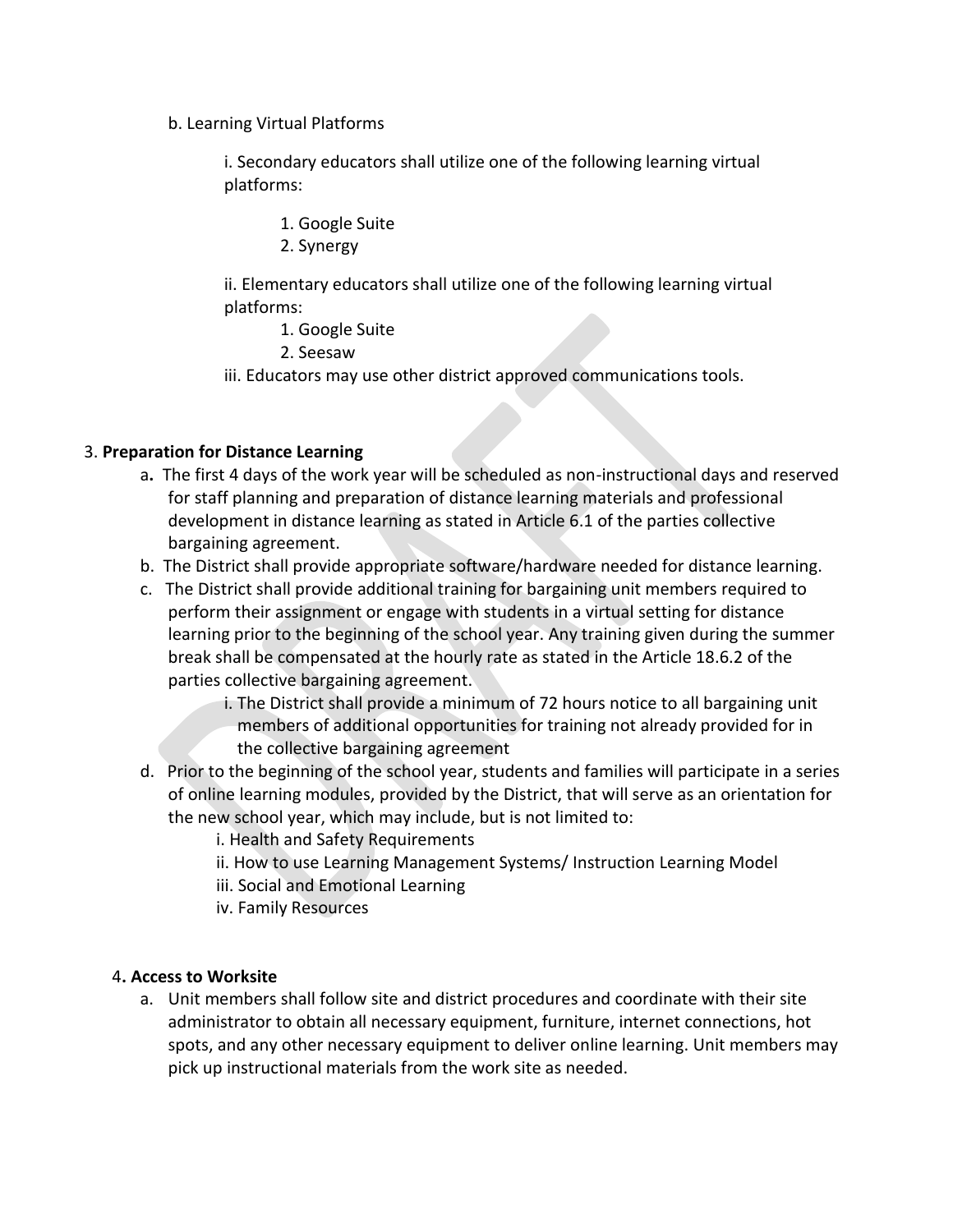- b. Unit members shall be given the opportunity to retrieve supplies and/or equipment from their classroom/workspace to help facilitate online learning. An ongoing schedule will be established for each site to follow, ensuring compliance with the health and safety guidelines.
- c. For the duration of the school closure period, unit members shall not be liable for damage to District equipment.
- d. The District technology department will be available during normal working hours to provide support and assistance throughout the duration of the school closures.
- e. Requests to access worksite, retrieve necessary supplies and or equipment shall not be denied for arbitrary or capricious reasons.
- f. Bargaining unit members shall not be directed or required to report to any district facility in person while working under the current distance learning model.

# 5**. Staff Meetings and Professional Development**

- a. In-person meetings shall be eliminated during the pandemic (including but not limited to, staff meetings, 504s, IEPs, SSTs, professional development, committee meetings, district meetings, staff gatherings, parent meetings, and parent-teacher conferences). All meetings shall be held virtually and shall be scheduled during non-instructional time.
- b. All professional development during the pandemic shall be focused on the distance learning instructional-model.
- c. All other provisions as stated in Article 6 and Preschool Article 23.17 of the collective bargaining agreement.

# 6. **Compensation and Benefits**

- **a.** While working under the current distance learning model, bargaining unit members shall continue to receive their full compensation and benefits as outlined in Article 7 and 18 of the collective bargaining agreement.
- **b.** Bargaining unit members shall continue to receive stipends and/or additional pay, as provided under Article 18.7 of the collective bargaining agreement.
- **c.** To address out of pocket costs related to technology expenses and educational supports necessary to deliver distance learning, the District shall provide a stipend of \$100 per month to all unit members for the duration of the COVID-19 pandemic.

# 7. **Leaves:**

#### **Families First Coronavirus Relief Act (FFCRA expires December 31, 2020)**

a. For unit member self-care:

A unit member shall use up to 10 days of available federal paid sick leave under the FFCRA if the member (1) is unable to work due to government issued quarantine or isolation order related to COVID-19, (2) has been advised to self-quarantine by a healthcare provider related to COVID-19 and is unable to work, (3) is experiencing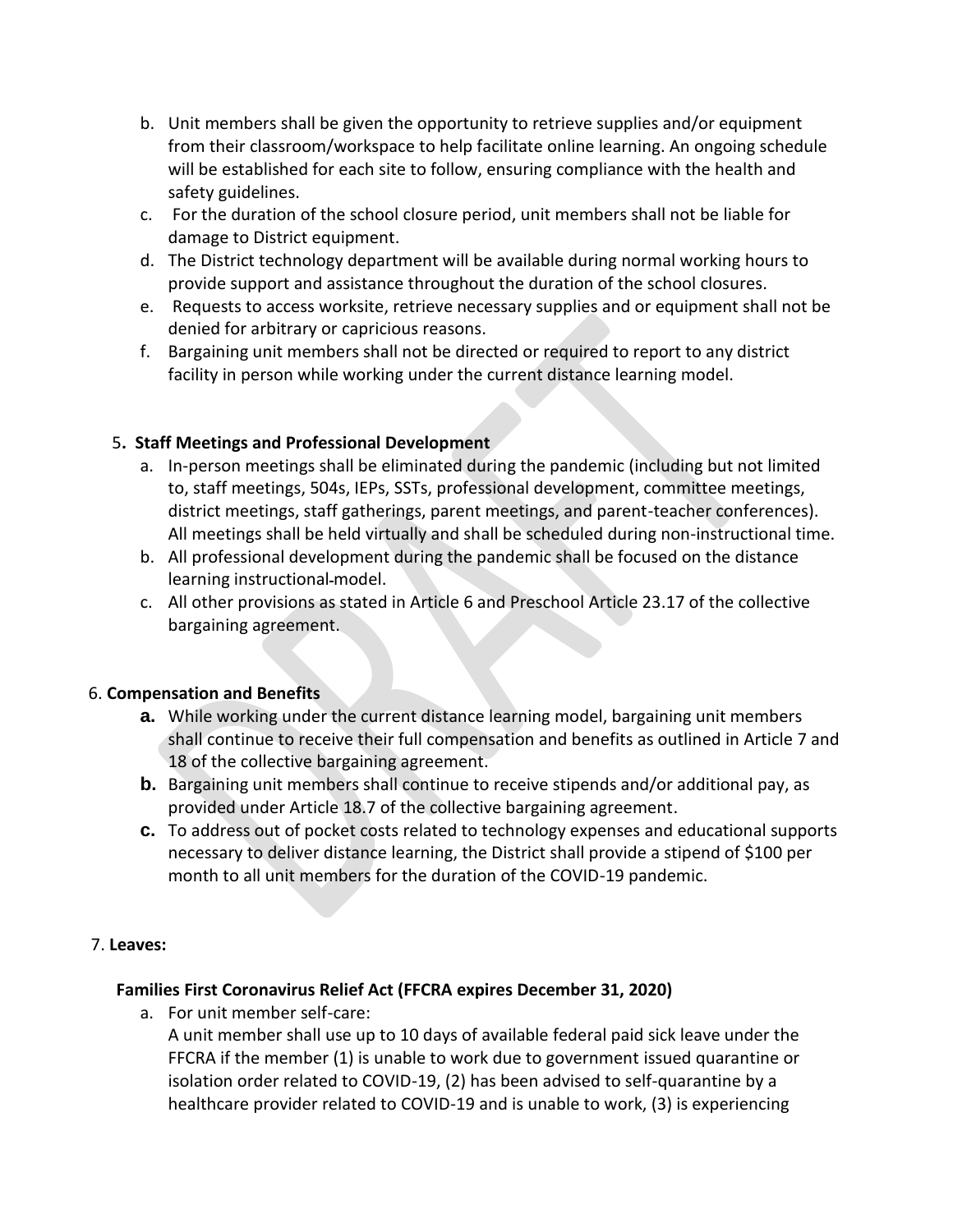symptoms of COVID-19 and is seeking diagnosis and is unable to work. The District may request verification prior to placing a unit member on paid leave. The District will pay a unit member's full salary regardless of per diem pay limits in the FFCRA.

b. For unit members to care for others:

A unit member may use up to 10 days of available federal paid sick leave under the FFCRA if the member is unable to work due to the need to care for (1) a minor child due to a COVID-19 related school closure, (2) an individual subject to government issued quarantine or isolation order related to COVID-19, (3) an individual who has been advised to self-quarantine by a healthcare provider related to COVID-19, or (4) an individual who is experiencing symptoms of COVID-19 and is seeking diagnosis. The District may request verification prior to placing a unit member on paid leave. The District will pay a unit member's full salary regardless of per diem pay limits in the FFCRA.

## **Paid Leave of Absence for Unit Members At-Risk of COVID-19 Exposure:**

a. Unit members who work directly with students or the general public and who provide documentation of an underlying high-risk condition or reside with someone with documentation of an underlying high-risk condition shall be provided an alternate work assignment without loss of compensation or benefits if at all possible. In the event a bargaining unit member is unable to return to in-person duties because either they or someone in their household is at high risk for COVID-19, and an alternative or remote assignment is unavailable to them, such member shall be placed on paid administrative leave and continue to receive full salary and benefits without any deduction from the bargaining unit member's accumulated sick.

#### **Industrial Accident Leave/Workers' Compensation**

- a. All provisions of the collective bargaining agreement pertaining to Industrial Accident Leave and/or Worker's Compensation remain in effect.
- b. The District shall not contest workers' compensation claims that COVID-19 disease is caused by work exposure for bargaining unit members who are diagnosed by a medical doctor with COVID-19 within 14 days of coming to work at a District site.

#### **Other Leaves**

a. All other provisions of the collective bargaining agreement regarding leaves under Article 8 of the CBA remain in effect.

# 8. **Bargaining Unit Member Expectations**

a. **Responsibilities**: Bargaining unit members shall determine the means and method for providing distance learning based on appropriate standards-based instruction, their resources, and their students' ability to access the curriculum. Under the distance learning model, bargaining unit members shall be responsible for planning appropriate standards-based instruction, responding to parents and students in a timely manner, supporting diverse learners, building rapport and connections with students, regularly monitoring student work completion and participation, providing students feedback,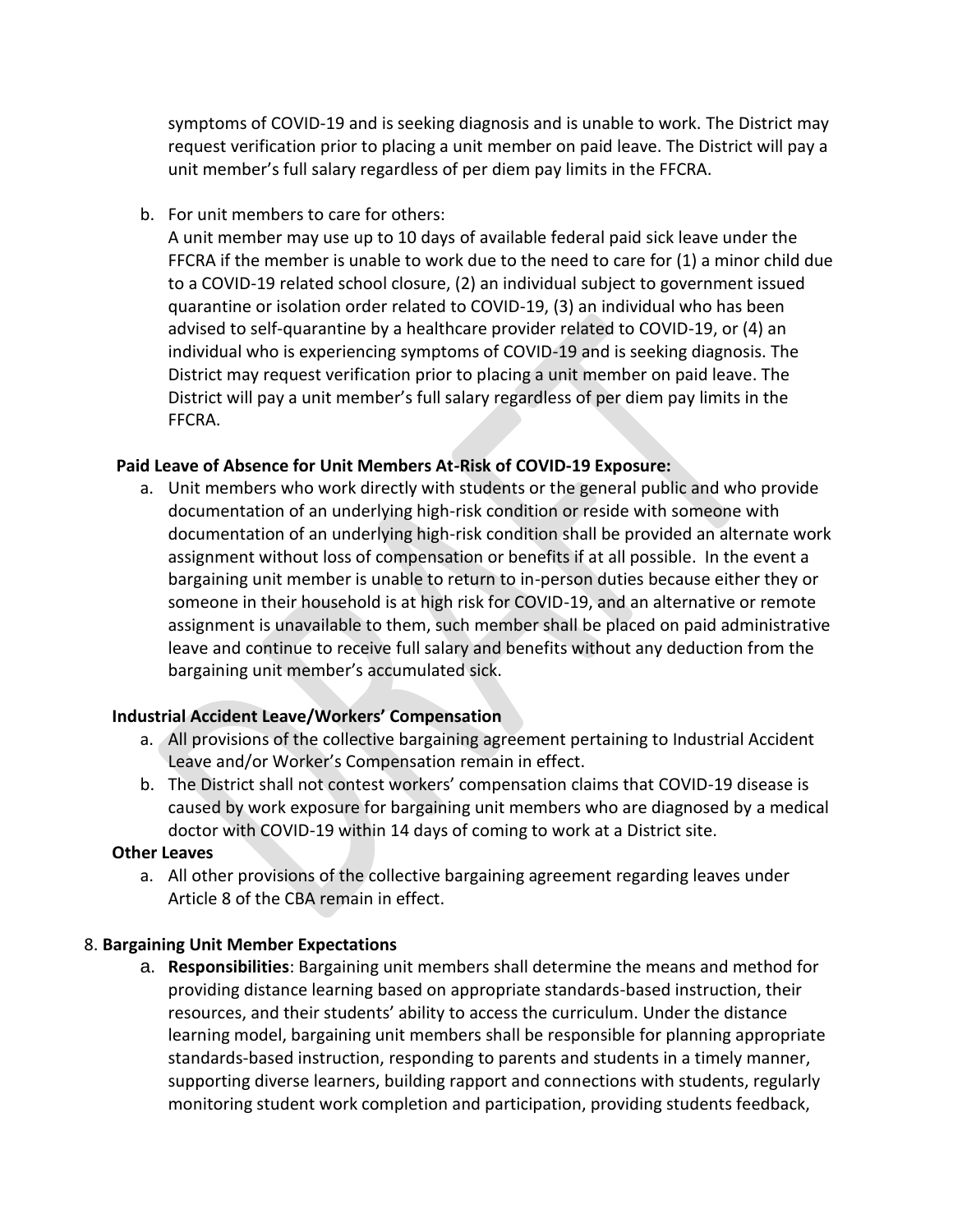and reporting non-participation to the site administrator for additional outreach and follow up.

- b. **Scheduling** : Bargaining unit members shall set their schedule during their normal contractual work hours and workdays. Unit members shall have reasonable flexibility to determine the schedule in order to meet the needs of students and families.
- c. **Office Hours:** Office hours shall be used to provide students and or parents with support, feedback, and clarification and may be conducted via phone, email, and/or other virtual platforms at the discretion of the member. Office hours shall be scheduled each week during contractual workday hours. Bargaining unit members shall provide advance notification to students and parents if a change to the schedule is necessary.
- d. **Evaluation:** Throughout the period of any distance learning model (including Hybrid), evaluations shall be suspended. The Parties agree to meet and discuss the evaluation process for the 2020-2021 school year as needed, if and only when schools reopen at 100% in-person.
- e. **Workload**: The District shall make every effort to avoid increases to unit member workload.
- f. **VAPA/STEM**

i. Teachers shall be given access to a schoolwide roster on Illuminate for each school they are assigned in order to manage their own channels to reach students directly.

 ii. Teachers shall provide appropriate standards-based lessons, activities, and/or other support to students which is consistent with regular assignments and job descriptions and in accordance with AB-77.

# g. **Teachers on Special Assignment**

i. Unit members who do not have a class roster shall provide support to students and classroom teachers which may include providing lessons and/or units of study, activities, virtual field trips or other support which is consistent with regular assignments and job descriptions.

#### h. **Nurses**

i. As a healthcare professional, school nurses are specialists in public health. The school nurse leads healthcare in schools and practices in a holistic manner to address the needs of students. The District shall utilize school nurse expertise in communicable disease mitigation, preparedness and response.

ii. School nurses will assist in the preparation and facilitation of District professional development in regards to health and safety concerns.

iii. School nurses will assist in the monitoring of student safety and wellness in the distance learning model for their school site(s). This will include assisting families with connections to local health and wellness resources.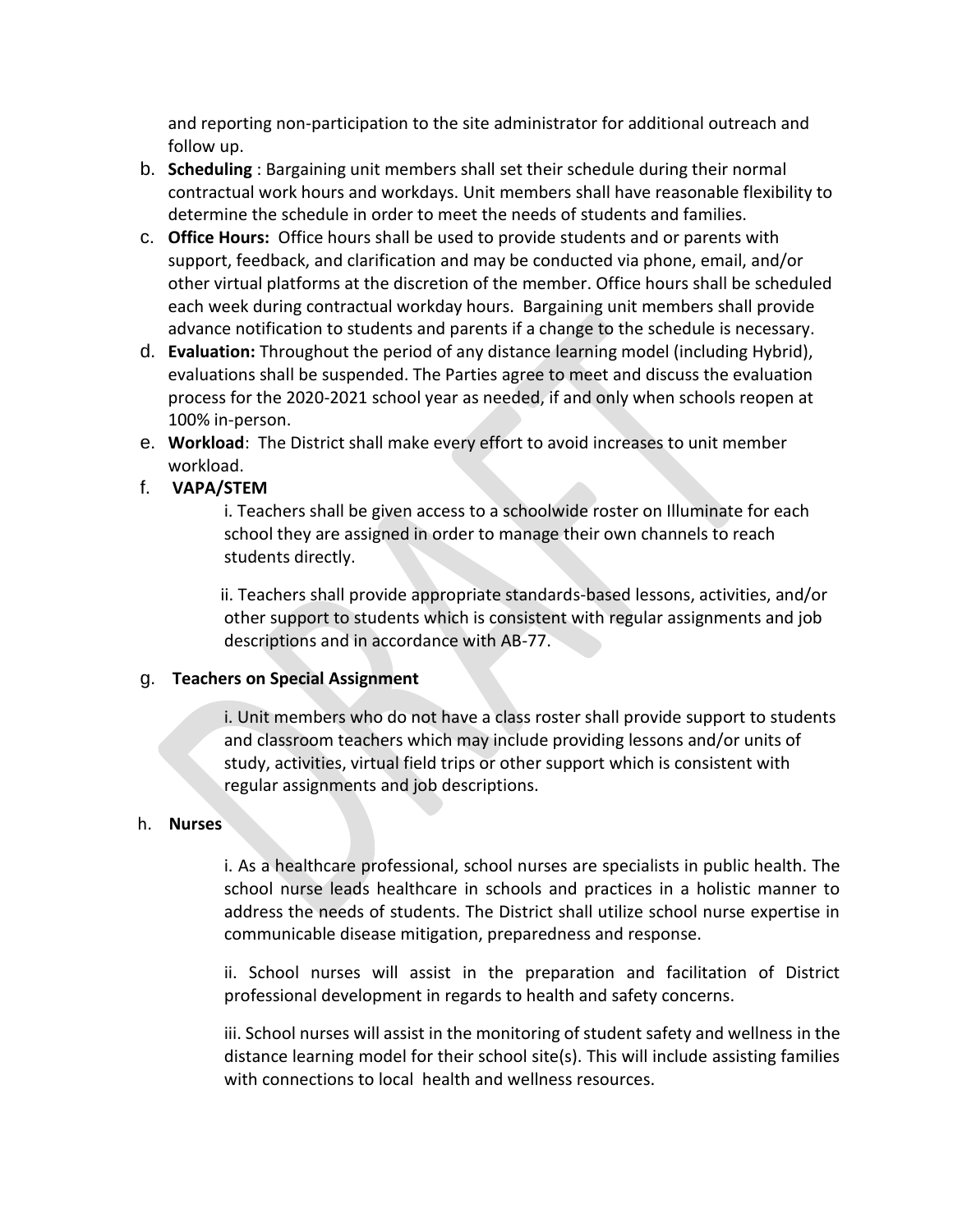iv. The District shall provide access to contact tracing and tracking training to School Nurses in coordination with the San Diego County Dept of Public Health or other agencies as appropriate.

v. School nurses shall review records of students with chronic conditions who may need 504 accommodations, individualized healthcare plans, or emergency care plans for the coming year.

## 9**. Special Education**

- a. Special education, related services, and any other services required by a pupil's individualized education program pursuant to Section 56341, including the requirements of subparagraph (A) of paragraph (9) of subdivision (a) of Section 56345, with accommodations necessary to ensure that individualized education program can be executed in a distance learning environment.
- b. Special Education teachers will accommodate and/or adapt lessons to meet the needs of students' IEPs.
	- iii. RSP, SLP, VI,OT, APE teachers shall be given access to a caseload roster for each school they are assigned in order to provide services.
	- iv. Service providers will provide distance learning activities to meet student IEP service minutes where possible.
	- v. Service providers of students with disabilities will make a reasonable effort to communicate with classroom teachers, students and/or the parent/guardian as appropriate.
	- vi. Service providers and classroom teachers shall coordinate together in order to avoid scheduling conflicts.
	- vii. The District and SWTA shall continue to consult and, where appropriate, negotiate impacts and effects to insure compliance with IDEA and FAPE.
	- viii. Service providers will maintain service minute logs.

# 10. **Consultation Rights and Reserve Right to Further Negotiate**

- a. The Parties share joint interests in keeping communications open and working collaboratively for the benefit of students, staff, parents, and the District community as events continue to unfold during the pandemic.
- b. The District and Association Bargaining Team agree to meet and confer any time changes are considered, during the pandemic, to discuss the effectiveness of decisions made and any ongoing concerns to provide meaningful input into the "Recovery/ Reopening Plan" for the 2020-2021 school year. The District shall provide a copy of the "Recovery/ Reopening Plan" in draft format at least 72 hours prior to adoption of the plan by the Board of Trustees.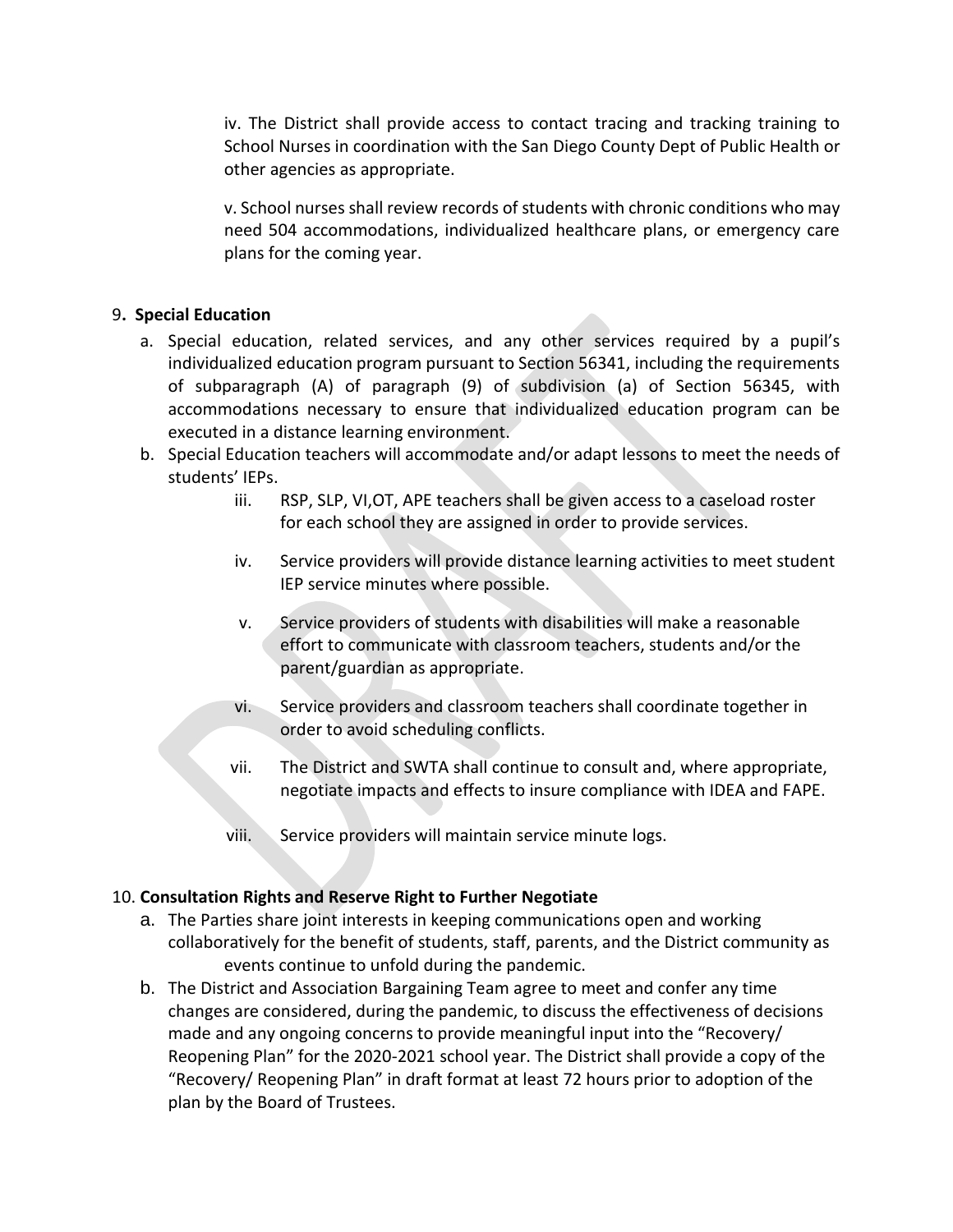- c. Before the district submits a "School Site-Specific Protection Plan" to the County Office of Education and the local public health department, posts it at all District sites, and shares it with all stakeholders. All "School Site-Specific Protection Plans" shall be provided to the Association President or designee at least 24 hours prior to being posted at work sites. The elected SWTA site representative shall be a member of any workgroup tasked with developing the school site specific protection plan.
- d. Due to the evolving nature of the pandemic, the Association reserves the right to negotiate safety and or any impacts and effects related to the COVID-19 pandemic as needed.

# 11. **Transfers and Reassignments**

- a. The District shall post and notify all bargaining unit members of remote assignment vacancies via district email to all bargaining unit members. Vacancies shall also be posted on the District website. The vacancy shall contain the title and brief description of the position, the credential requirements for the position, and a closing date which is at least 5 working days following the posting date. The unit member's request for a remote assignment must be submitted via email. The request may include the reasons for the bargaining unit member's request, including that they are seeking the remote assignment because either they or someone in their household is at high risk for COVID-19. Such information shall not be utilized or perceived by the District as a request for a reasonable accommodation.
- b. Priority for remote assignments shall be given to those individuals who are requesting the remote assignment because either they or someone in their household is at high risk for COVID-19, in order of seniority.
- c. If after giving priority of assignment to these individuals, there is additional remote work available, the remaining assignments shall be filled in order of seniority.
- d. In the event a unit member is unable to return to in-person instruction because either they or someone in their household is high risk for COVID-19, and a remote assignment is unavailable to them, such bargaining unit member shall be placed on paid administrative leave and continue to receive their full salary and benefits without any deduction from the bargaining unit member's accumulated sick leave.
- e. All other provisions as stated in Article 9 and Preschool Articles 24.15 and 24.16 of the collective bargaining agreement apply.

This Memorandum of Understanding resolves known negotiable effects of the COVID – 19 pandemic. The Association and SBUSD reserve the right to negotiate any additional impacts of COVID-19 in the 2020-21 school year based on new guidance, directives from any state or federal agency or should new circumstances arise.

The terms and conditions set forth in this MOU shall be subject to the terms of Article 13, Grievance Procedure, as outlined in the parties collective bargaining agreement.